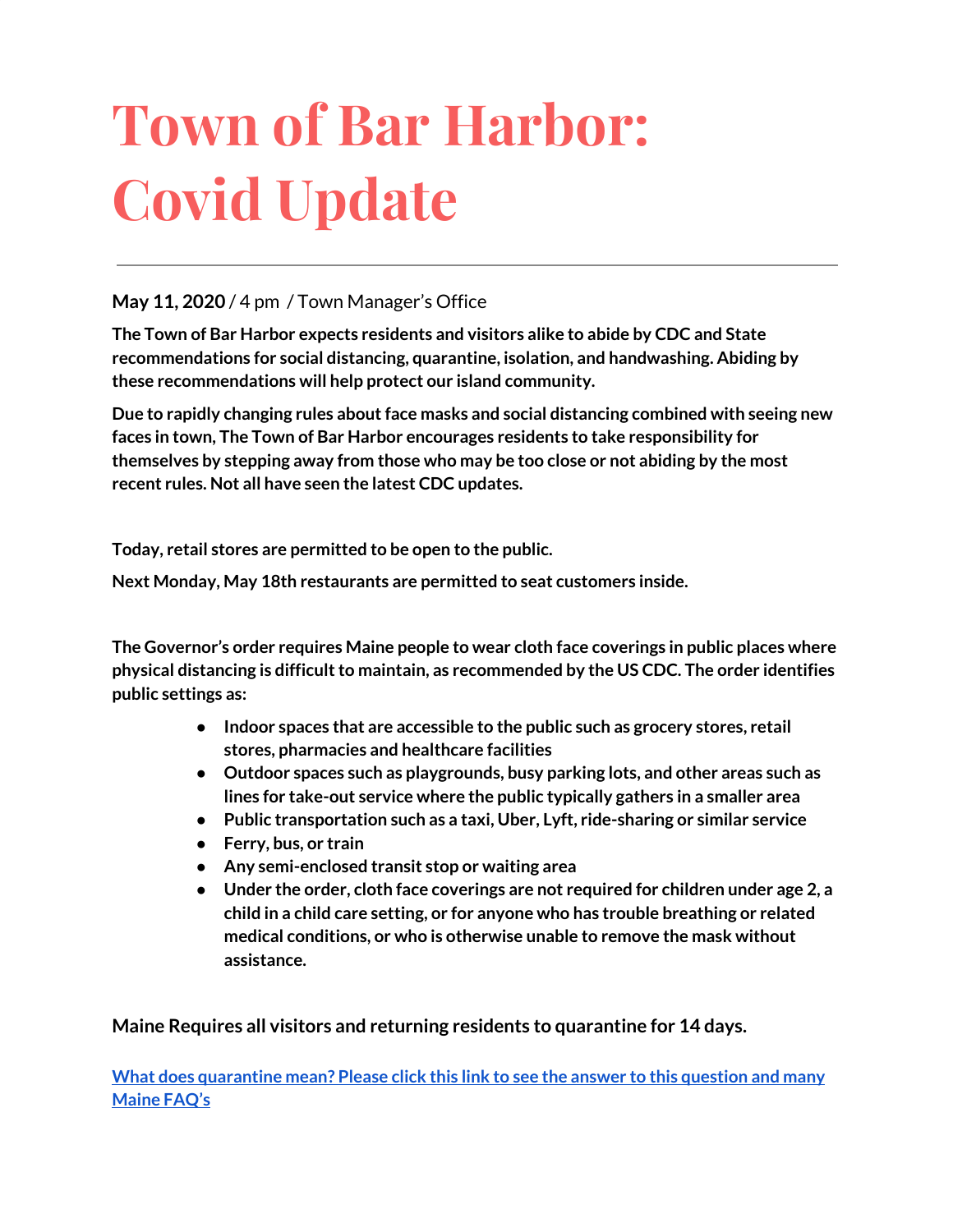# **Covid Transmission Update**

**MDI Hospital confirmed thatthey have had four (4) positive tests to date.**

**As oftoday 5/11/20, Maine CDC has confirmed ten (10) positive cases in Hancock County.**

Maine Center for [Disease](https://www.maine.gov/dhhs/mecdc/infectious-disease/epi/airborne/coronavirus.shtml) Control

# **Public Safety & Municipal News**

**The Parking Solutions Task Force will discuss street closures on Wednesday 5/13 at 3pm on Zoom. Download the agenda [here](http://www.barharbormaine.gov/AgendaCenter/Parking-Solutions-Task-Force-23/?#_05132020-2506) and register with this [link...](https://us02web.zoom.us/webinar/register/WN_kUyNgUqiREmrg8gr82ASdQ)**

**The Bar Harbor Fire Department has been splitting time between the Downtown station and the Town Hill station. As of May 15th,the full staff will be back atthe Downtown station.**

5/5 Town Council Actions:

- Direct Councilor Dobbs and Manager Knight to open a dialog with the Governor's office on behalf of Bar Harbor.
- Have Councilor Friedmann create a framework for upcoming public Covid Zoom Forums to gather resident sentiment at the end of May.
- Create a staff working group to explore the potential for closing streets as a method of encouraging business and to accommodate social distancing

There are two new surveys on Polco to help the Town of Bar Harbor better understand the impact Covid 19 is having on the community and to help make Bar Harbor a safe and welcoming community when visitation begins again.

Th[e](https://polco.us/surveys/90178e75-6be4-45c6-819c-07052b97ab32?iid=9dedcb78-dd36-40ed-a81b-a88709e391cc) Town invites all residents and community member to participate in the Covid19 [Resident](https://polco.us/surveys/90178e75-6be4-45c6-819c-07052b97ab32?iid=9dedcb78-dd36-40ed-a81b-a88709e391cc) Impact [Survey](https://polco.us/surveys/90178e75-6be4-45c6-819c-07052b97ab32?iid=9dedcb78-dd36-40ed-a81b-a88709e391cc)

The Town invites all businesses to participate in the Covid19 [Business](https://polco.us/surveys/96ab7f5d-a644-42b5-965d-f4a3d11c6ea7?iid=9dedcb78-dd36-40ed-a81b-a88709e391cc) Survey

The next Town Council meeting will be 5/19/20 at 4:00 PM on [townhallstreams.com](http://townhallstreams.com/) or live cable channel 1303.

The Public Works leaf pile area is open during normal public works facility hours. There will be no public access beyond the pile area and no access to the recycling metal pile.

Town of Bar Harbor buildings, schools, restrooms, and playgrounds are closed to the public until 5/15 due to the extension of the declaration of the state of emergency.

Town of Bar Harbor Town Meeting has been rescheduled for June 30th, and the Election will be held on July 14th.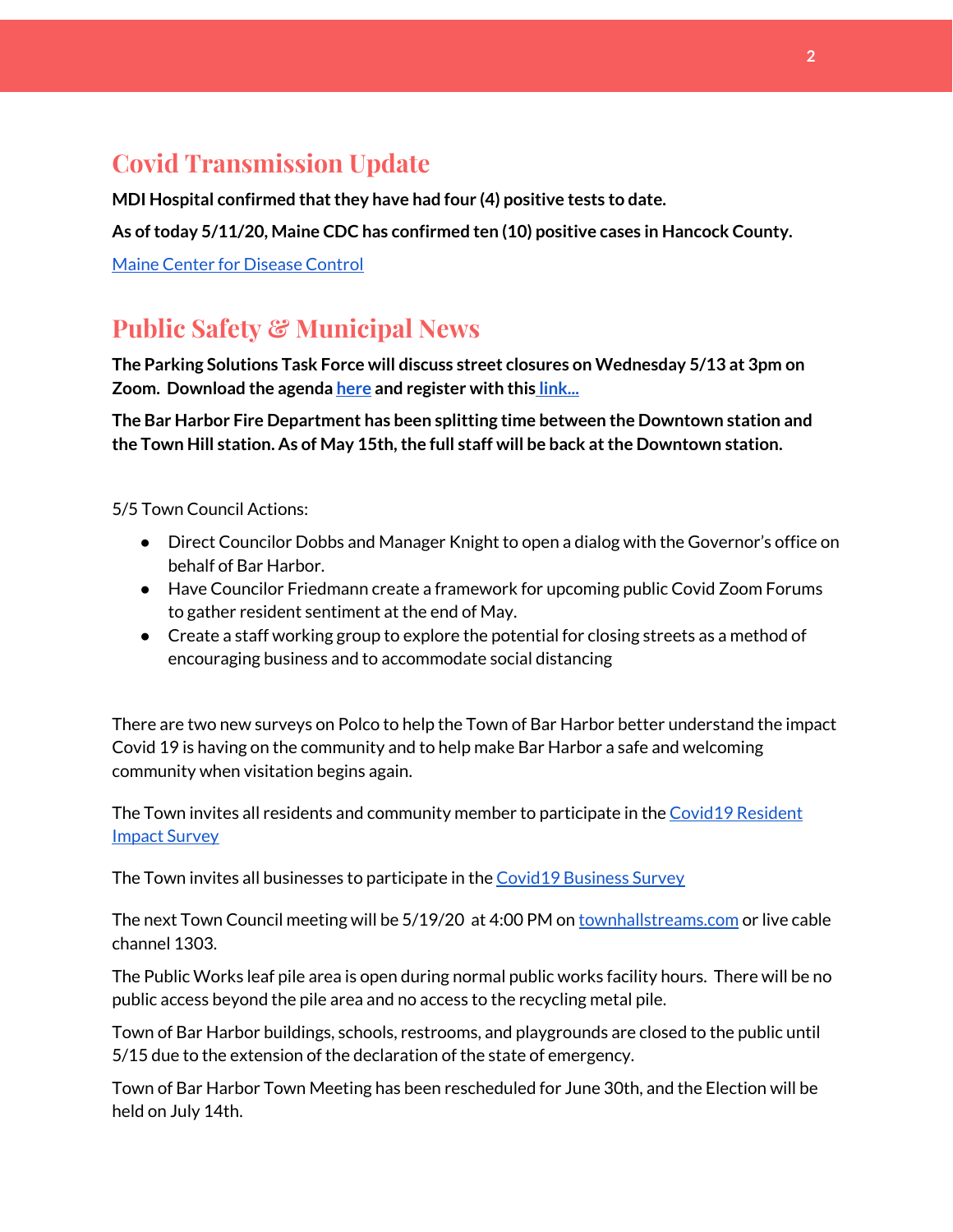BURN PERMITS: Burn permits are not being written by BHFD at this time but residents can get a permit online at [https://www13.informe.org/burnpermit/public/index.html.](https://www13.informe.org/burnpermit/public/index.html) If unable to obtain a permit online, it is because the fire department is not allowing burning for the day.

CDC Announces [Modifications](https://www.cdc.gov/media/releases/2020/s0409-modifications-extension-no-sail-ships.html) and Extension of No Sail Order for All Cruise Ships

Police Department: The Town's Police Department is tasked with enforcing the Governor's Essential Business [Mandate](https://www.maine.gov/governor/mills/sites/maine.gov.governor.mills/files/inline-files/An%20Order%20Regarding%20Essential%20Businesses%20and%20Operations%20.pdf) to ensure that all non essential businesses are complying with the order to close. Please call the department 288-3391 for more information.

#### **Island Explorer**

**Downeast Transportation, in consultation with its partners, has decided to indefinitely postpone Island Explorer bus system service for 2020 due to the COVID-19 pandemic. The Island Explorer is a propane-powered, fare-free transit system that serves Acadia National Park and the surrounding communities. In 2019,the bus system carried more than 648,000 passengers. Service would normally begin June 23rd on Mount DesertIsland and Memorial Day weekend on the Schoodic Peninsula, and run through Columbus Day.**

#### **MDI Hospital**

**16 Ways to Help Reduce Covid [Anxiety](https://www.mdihospital.org/news/16-ways-to-help-reduce-covid-19-anxiety/) [Nutrition](https://www.mdihospital.org/news/16-ways-to-help-reduce-covid-19-anxiety/) during Covid 19** Press Release [4/13/20:](https://www.mdihospital.org/news/mount-desert-island-hospital-acquires-cepheid-genexpert-rapid-point-of-care-testing-system-for-the-new-coronavirus-and-many-other-infectious-diseases/) MDI Hospital Acquires New Rapid Testing System Drs. Kuffler and [Abreu's](https://www.mdislander.com/opinions/commentary-seven-steps-to-staying-safe) Letter about the Seven Steps to Staying Safe

**MDI Hospital Coronavirus Call Center :**If you are having symptoms or think you may have been exposed to COVID-19, call your primary care provider. If you do not have one, reach out to our Coronavirus Call Center at 207-801-5900. Calling ahead helps our dedicated health care professionals provide the best possible care and protects those in our community who are most vulnerable.

#### Remember: **PLEASE CALL AHEAD**

MDI Hospital has suspended visitation. There are several exceptions, please visit this website to learn more.

MDI [Hospital](https://www.mdihospital.org/covid-19/?fbclid=IwAR2Q31t4a6H1pxDfUeqSzFcmp5UbRlSwe93i58zEkHstfexp5EgoHB5cxGU) Covid Updates

# **Hannaford, Paradis True Value, A&B Naturals**

**Hannaford**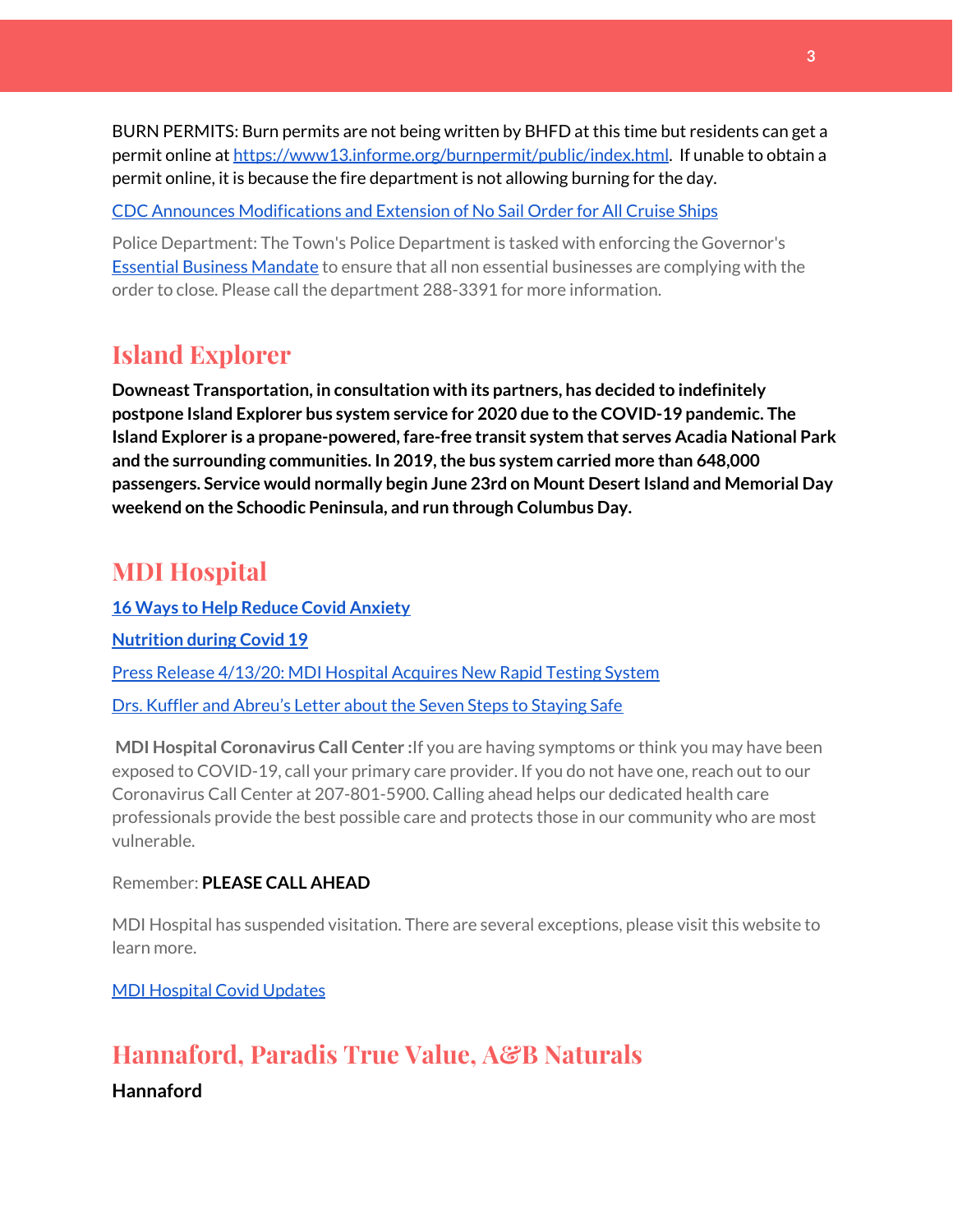**"As always, a big thank you to all of our customers for their understanding through many changes in how we operate in today's environment!"- Jay Boyce, Manager**

**Deli and seafood service cases are now available. They ask customers to be patient as they pilot a system that supports social distancing. Customers should not expectto see our full variety immediately, butit will improve over the coming weeks.**

**Deli hours are 7am to 7pm.**

**Seafood hours are 10am to 7pm.**

**Store hours are now 7am - 9pm daily.**

**Curbside Pickup is now available for prescriptions, please callthe pharmacy for details [\(207\)](https://www.google.com/search?client=firefox-b-1-d&q=hannaford+pharmacy+bar+harbor#) [288-0421](https://www.google.com/search?client=firefox-b-1-d&q=hannaford+pharmacy+bar+harbor#)**

**Senior hours are now 7 am- 8 am on Tuesdays, Wednesdays, and Thursdays.**

There may be daily limits per customer on the following items:

BUTTER - BABY WIPES - NAPKINS - PAPER TOWELS - HOUSEHOLD CLEANING SUPPLIES - HAND SANITIZER - EGGS - VITAMINS - COUGH & COLD MEDICINE - DISINFECTING SPRAY ALOE - RUBBING ALCOHOL - LIQUID HAND SOAP - FACE MASKS - TOILET PAPER - FLOUR FACIAL TISSUE - PAIN RELIEVERS

At this time, reusable bags are no longer permitted inside the building. This includes the reusable pre-wrap bags that customers may put fruits and vegetables in. Hannaford will be using single-use plastic bags until further notice.

**To those who are looking for work: [Hannaford](https://www.hannaford.com/about-us/careers) is currently hiring.**

#### **[Paradis](https://www.facebook.com/ParadisTrueValue/) True Value:**

Paradis is doing curbside pick-up with ordering and payment processing for those who do not wish to enter the store.

**Paradis has masks and plexiglass in stock. Plexiglass can be cutto order.**

When shipments of supplies come in they post to their [facebook](https://www.facebook.com/ParadisTrueValue/) page to notify customers of new inventory. 207-288-4995

**Paradis True Value is now hiring, please send inquiries to [bethp@paradistruevalue.com](mailto:bethp@paradistruevalue.com) .**

#### **A&B [Naturals:](http://aandbnaturals.com/)**

**A & B Naturals is doing curbside pickup, walk up window purchases, and online orders.**

**Today May 11th, doors are open and all are welcome with a mask and social distancing.**

**5 customers are allowed in the store at a time.**

The juice bar is still closed, but please stay tuned for an increased variety of grab and go cafe **items. Soup is coming soon!**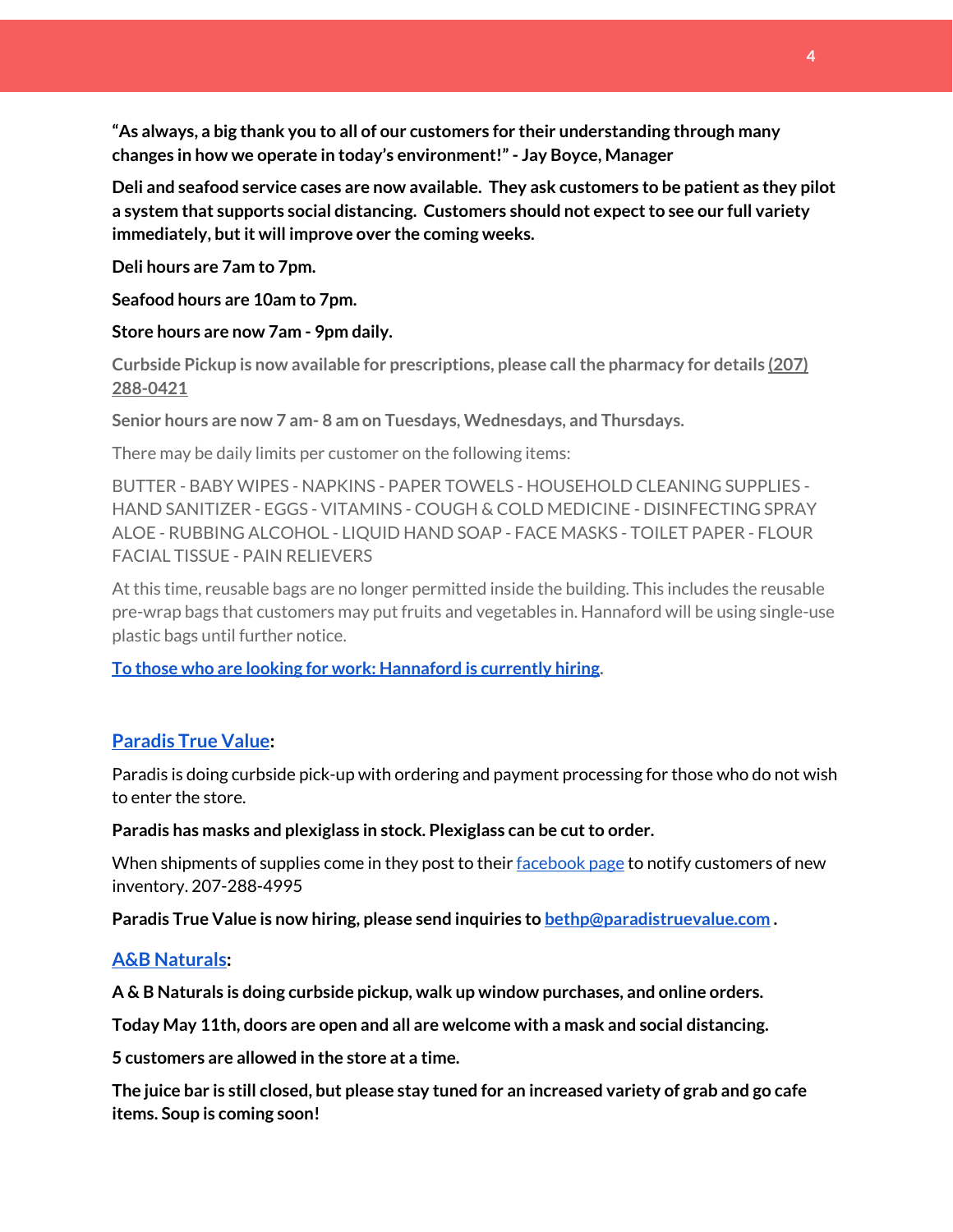To place orders: call 207-288-8480 /email [aandb.order@gmail.com](mailto:aandb.order@gmail.com)/ or on the website [www.aandbnaturals.com](http://www.aandbnaturals.com/)

#### **Bar Harbor Chamber of Commerce**

Includes resource lists for visitors and businesses <https://www.visitbarharbor.com/member-center-coronavirus-resources>

# **School Information: Conners Emerson & MDI High School**

**SCHOOL LUNCH :**

**MDI High School**

#### MDIHS Food [Program](http://www.createsurvey.com/c/83380-7yUuuZ/) Option



Any MDI High School student who resides in the town of Bar Harbor, Mount Desert, Tremont, Trenton or Southwest Harbor will have the opportunity to pick up a bag breakfast/lunch. Each bag can be picked up at your town's elementary school (Town of BH @ Conners Emerson, Town of Mount Desert @ MDES, Town of Tremont @ Tremont Elementary Town of Trenton @ Trenton Elementary and Town of SWH @ Pemetic). These meals are

available free to any MDIHS student regardless of your lunch status. Students in Hancock or Lamoine --please contact your elementary school for meal options.

<sup>99</sup> Complete this [survey](http://www.createsurvey.com/c/83380-7yUuuZ/) by Thursday each week to reserve meals for the following week.

#### **Conners-Emerson School**

This is for students living in Bar Harbor and the surrounding villages. Food will be picked up Monday and Thursday 11:30 to 12:30 in front of the Emerson Library

#### <http://www.mdirss.org/>

Latest email update from Principal Haney MDI [Highschool](https://docs.google.com/document/d/1OKDsYNtOgV0FI9xAcXwQvenOKLV0S2vBg1o5jtu5CrE/edit?usp=sharing)

Latest email update from Conners [Emerson](https://docs.google.com/document/d/1v3pgkG6Q-9S3gisuUIj4etPVDwgBKl4P00JBkvZr-kk/edit?usp=sharing) School

**Latest email update from [Superintendent](https://docs.google.com/document/d/1fzeCbc8gpTSKmUaDoQH1Avx5PVl-h0reFphXrT1eUNA/edit?usp=sharing) Marc Gousse - last day of school June 5th, 2020**

# **Mental Health**

[National Alliance on Mental Illness Maine](https://www.namimaine.org/)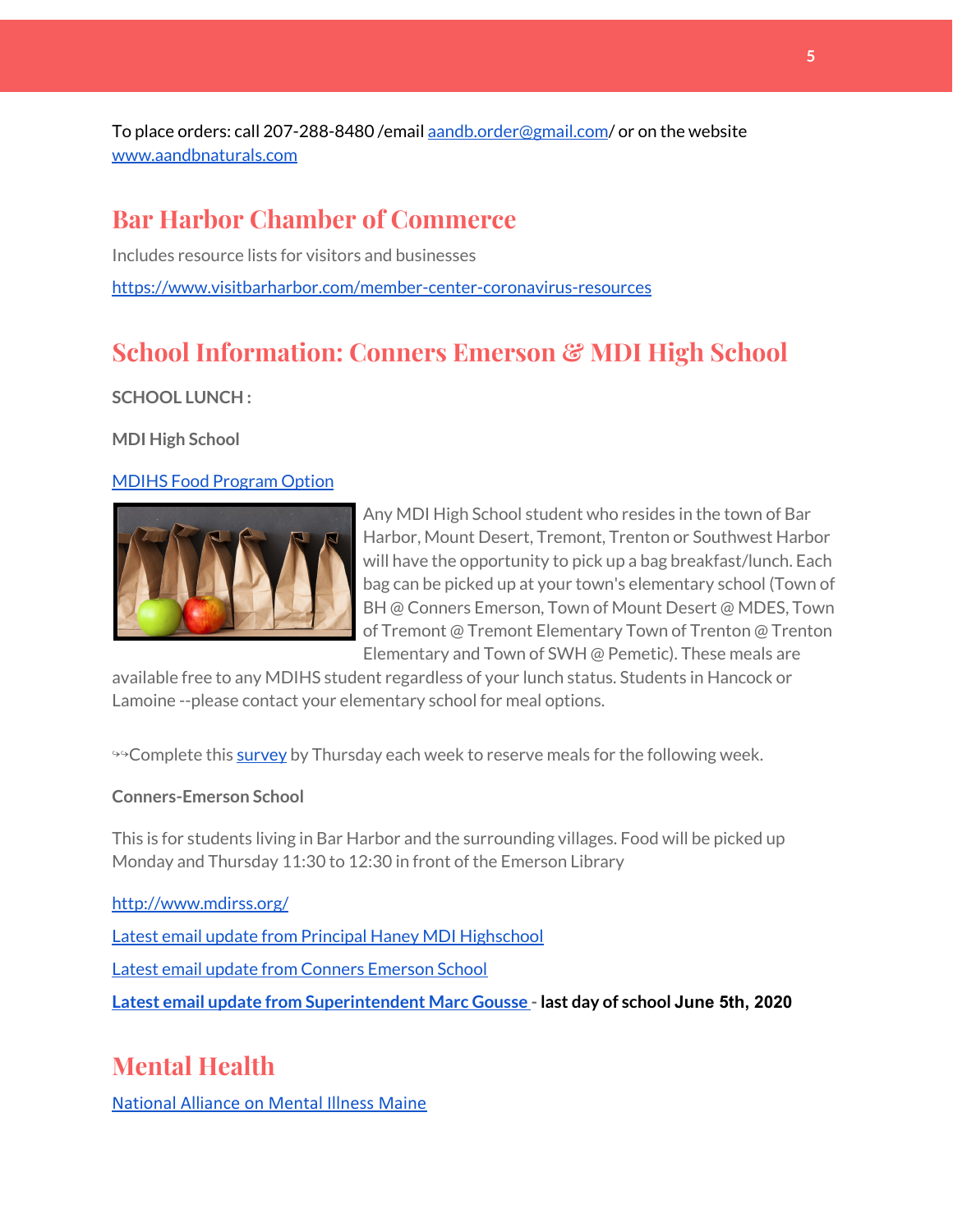[Maine DHHS - Hotlines/Crisis Numbers](https://www.maine.gov/dhhs/hotlines.shtml) Crisis [Services](https://www.sweetser.org/programs-services/services-for-adults/crisis-services/)

# **Acadia National Park**

**See latest [alertfrom](https://www.nps.gov/acad/learn/news/delaying-start-up-operations.htm) ANP : Delay of Opening**

# **Land & Garden Preserve**

Little Long Pond and all the Preserve's natural lands remain open. Visitors to the Preserve are encouraged to follow disinfecting and distancing protocols.

**Beginning the week of April 20, 2020 the Natural Lands team will begin an erosion control project along the southeastern side of Little Long Pond. The lower carriage road leading to the Boathouse will be seeded and closed to visitors for the next six weeks. Please do not go beyond any fencing and signage to allow new grass the necessary time for proper germination.**

The gardens remain closed and locked, and will reopen when it is safe to do so.

More info on our website: <https://www.gardenpreserve.org/>

# **Community Resources**

#### **The First: Jon Nicholson & Tony McKim Payroll [Protection](https://bit.ly/2WjDrd0) Plan "Wrap Up" video from 5/5**

Open Table MDI – Building [Community,](https://www.opentablemdi.org/) One Meal at a Time is delivering meals twice a week, free of charge, to anyone who requests them (MDI wide), as well as once a week curbside pick up. They are donation based and the food is healthy and tasty.

Jesup [Memorial](https://jesuplibrary.org/) Library educational resources

Mount Desert 365 Resource [Spreadsheet](https://docs.google.com/spreadsheets/d/1okAx6HSsgXZY9CGH07Dzi6rqe7a6m4dLCPKot2Li7Ek/edit?usp=sharing) is a resource list for all of MDI

Project Open: A community [spreadsheet](https://docs.google.com/spreadsheets/d/1dBicBiBXGzzWEFd9oqL7EBDbFWjDCPl6SSMea_Kt4pc/htmlview#) letting residents and visitors know what island [businesses](https://docs.google.com/spreadsheets/d/1dBicBiBXGzzWEFd9oqL7EBDbFWjDCPl6SSMea_Kt4pc/htmlview#) are open

Mount Desert Island [Community](https://www.mdicr.org/) Response is a resource list for all of MDI

Bar [Harbor](https://www.barharborfoodpantry.org/) Food Pantry

Help Request to MDI [Community](https://docs.google.com/forms/d/e/1FAIpQLSeZfu0tCcthHc9oL7tPomVRdniYiE7nbT_kkK9iCSRgqDhOvQ/viewform) Helpers

**Ways to Help**

MDI [Nonprofit](https://sites.google.com/mdina.org/public/sos-mdi?authuser=0) Alliance : Share Our Stimulus : share stimulus money with local nonprofits.

MDI [Community](https://docs.google.com/forms/d/e/1FAIpQLSe_CJUFdVvwJkmymWRqUeK8bx3m7n4uSOuUPYHqXSAyH2DBoQ/viewform?fbclid=IwAR25hjnWGhnMP0lOWMcBPRBumhtQCJGZO4hlk-T-VjNGZljL1kVX5pWrL6U) Helpers